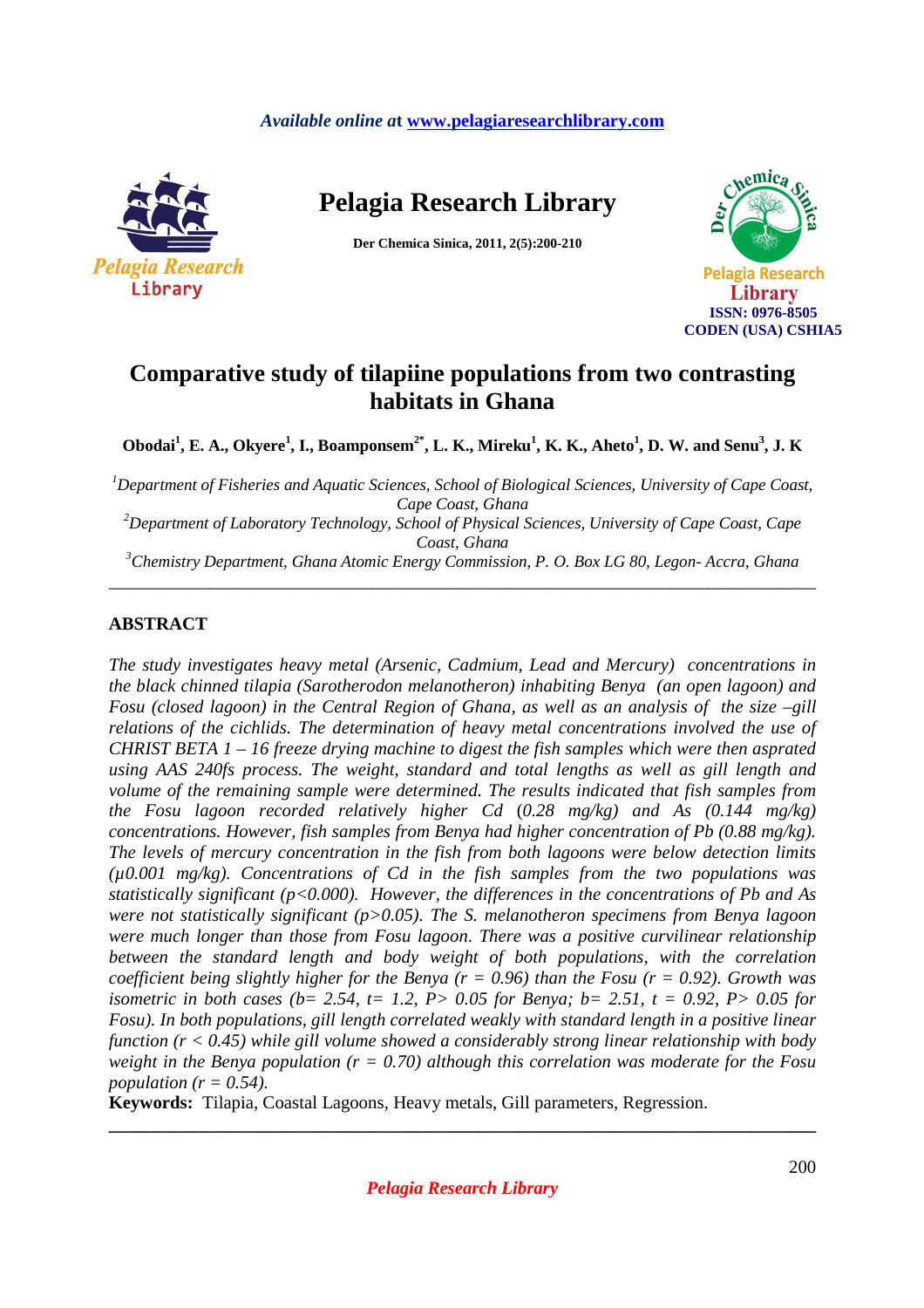### **INTRODUCTION**

*\_\_\_\_\_\_\_\_\_\_\_\_\_\_\_\_\_\_\_\_\_\_\_\_\_\_\_\_\_\_\_\_\_\_\_\_\_\_\_\_\_\_\_\_\_\_\_\_\_\_\_\_\_\_\_\_\_\_\_\_\_\_\_\_\_\_\_\_\_\_\_\_\_\_\_\_\_\_*

There are 98 lagoons along the approximately 550 km coastline of Ghana of which 78 are 'closed' while 20 are 'open' [1]. While the 'open' lagoons maintain contact with the sea for greater period of the year or permanently, the 'closed' ones get cut off from the sea by a sand bar for greater part of the year or are permanently isolated. The differences relate to the extent of tidal influence owing to the variations in the frequency of opening to the sea that makes these two lagoons differ largely in environmental characteristics. A survey conducted by [2] on some 'closed' and 'open' lagoons in Ghana indicated that not only do these differences occur in the physical environments, but also in chemical composition including heavy metal content, and these are considerably manifested in the morphological and biochemical attributes of their biotic fauna.

Like other wetland ecosystems, lagoons support a wide range of biota including birds, reptiles and mammals, with fish being the most common [3] & [4]. The lagoon fish communities are reportedly dominated by tilapias which make up 60-80% of all fish caught [5], the most abundant being the black-chinned tilapia, *Sarotherodon melanotheron*, which is the mainstay of the fisheries of many lagoons in West Africa including Ghana  $(6)$  &[7]). This fish constitutes between 85% and 98% of tilapia catches in local subsistence fishing in various lagoons in Ghana [5].

The remarkable importance of black-chinned tilapia in coastal fisheries has made the species attract a wide range of scientific research, some of which include their fisheries [6], growth and mortality [7], genetics [8] and potential for culture [5]. Reports on the food and feeding habits of *S. melanotheron* populations have shown that the fish feeds principally on diatoms, blue-green algae, microscopic green algae and zooplankton [9], [10] & [11]. In the life of such a planktivorous fish, gills are very important organs; as they perform dual functions, both as filterfeeding apparatus and respiratory structures. Since gill development in fishes is strongly tied to their body development [12]&**[**13**]**, environmental conditions of 'closed' and 'open' lagoons could have effects on the morphometry of inhabitant populations including *S. melanotheron* as well as on their gill parameters. This may consequently influence their feeding and respiratory capacities. Unfortunately, none of the researches conducted on this species explored the relationship between the body morphometry and the gill parameters, taking these two contrasting habitats into consideration.

In addition, lagoons in Ghana have reportedly come under increasing threat of pollution [14] with a resultant accumulation of high levels of heavy metals in the inhabitant consumable fish biota such as *S. melanotheron* in the Sakumo lagoon [15] and some bivalves in the Sakumo, Benya and Ningo lagoons [2]. Consequently, it has become pertinent to rigorously assess the concentrations of heavy metals in the flesh of the populations from both lagoons to determine the levels of toxicity since this species is one of the highly exploited and consumed fish by local communities in the country.

This study therefore investigates the size distribution, standard length/body weight - gill parameter relationships and levels of arsenic, cadmium, lead and mercury in the black chinned tilapia populations in the Benya and Fosu lagoons in the Central Region of Ghana.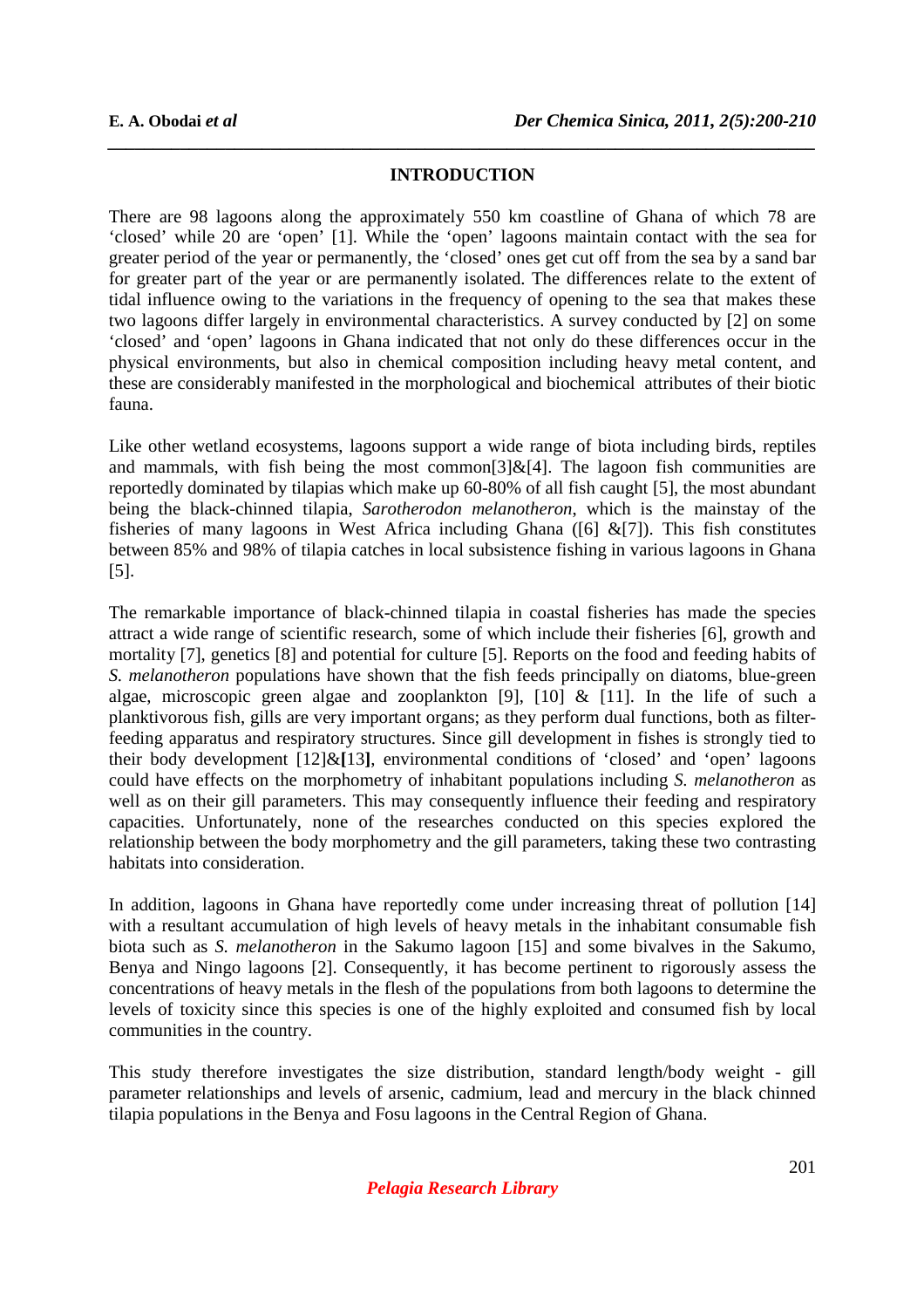### **MATERIALS AND METHODS**

*\_\_\_\_\_\_\_\_\_\_\_\_\_\_\_\_\_\_\_\_\_\_\_\_\_\_\_\_\_\_\_\_\_\_\_\_\_\_\_\_\_\_\_\_\_\_\_\_\_\_\_\_\_\_\_\_\_\_\_\_\_\_\_\_\_\_\_\_\_\_\_\_\_\_\_\_\_\_*

#### **Study areas**

These are Benya (open) and Fosu (closed) lagoons in the Central Regions of Ghana (Lat.  $5^{\circ}5^{\prime}N$ and  $5^{\circ}6^{\prime}$ ; Long  $1^{\circ}15^{\prime}$ W and  $1^{\circ}20^{\prime}$ W). These water bodies have been described by [16].

#### **Fish samples collectio**n

Fresh samples of *Sarotherodon melanotheron* were collected from Benya and Fosu lagoons in April, 2011. These were scaled and gutted. In the case of the Benya samples, the opecula were also removed in accordance with the way the fish is prepared before cooking. The specimens were frozen fresh and sent to the Ghana atomic Energy Commission (GAEC) laboratory for the determination of the heavy metals.

#### **Determination of As, Cd, Pb and Hg concentrations in fish samples**

Fresh fish Samples were frozen dried for two days using CHRIST BETA 1 – 16 freeze drying machine. The samples were then milled into powder and about 0.5 g of each weighed into a labelled 100 ml polytetraflouroethylene (PTFE) Teflon bombs. Exactly 6.0 ml of concentrated  $HNO<sub>3</sub>$  (65 %) and 1 ml  $H<sub>2</sub>O<sub>2</sub>$  (30 %) were added to each sample in a fume chamber. The samples were then loaded on a microwave carousel. Each complete assembly of the samples was microwave-irradiated for 22 minutes using Milestone microwave Lab station ETHOS 900.MLS – 1200 MEGA. The data for microwave digestion is given in Table 1.

After digestion of the samples, the Teflon bombs mounted on the microwave carousel were cooled in a water bath to reduce internal pressure and allow volatilized material to re-stabilize. Reference Standard (from FLUKA ANALYTICAL Sigma Aldrich Chemie GmbH) for the elements of interest blanks and repeats or duplicates of the samples were digested the same way as the actual fish samples. These served as internal positive controls. The digested samples were made to 20 ml with distilled water and assayed for the presence of arsenic (As), cadmium (Cd), lead (Pb), and mercury (Hg) using VARIAN 240FS atomic absorption spectrometer in an acetylene air flame. Arsenic and mercury were measured in the hydride form.

| Tuble 1: Dum for initial and algebrar |  |     |     |                                                                         |     |  |  |
|---------------------------------------|--|-----|-----|-------------------------------------------------------------------------|-----|--|--|
| <b>STEP</b>                           |  |     |     | TIME/min POWER PRESSURE TEMP <sup>°</sup> C (1) TEMP <sup>°</sup> C (2) |     |  |  |
|                                       |  | 250 | 100 | 400                                                                     | 500 |  |  |
|                                       |  |     | 100 | 400                                                                     | 500 |  |  |
| 3                                     |  | 250 | 100 | 400                                                                     | 500 |  |  |
|                                       |  | 400 | 100 | 400                                                                     | 500 |  |  |
|                                       |  | 650 | 100 | 400                                                                     | 500 |  |  |

|  |  |  | Table 1: Data for microwave digester |  |
|--|--|--|--------------------------------------|--|
|--|--|--|--------------------------------------|--|

#### **Measurement of standard and total lengths of** *S. melanotheron*

The total length (TL) of each specimen was determined as the distance from the tip of the snout to the end of the caudal fin. The standard length (SL) of the fish was obtained by measuring the length of the fish from the tip of the snout to the base of the caudal fin. The length parameters were measured to the nearest 0.1cm using the fish measuring board. The body weight (BW) of each specimen was measured to the nearest 0.01g using FEL-500S electronic balance.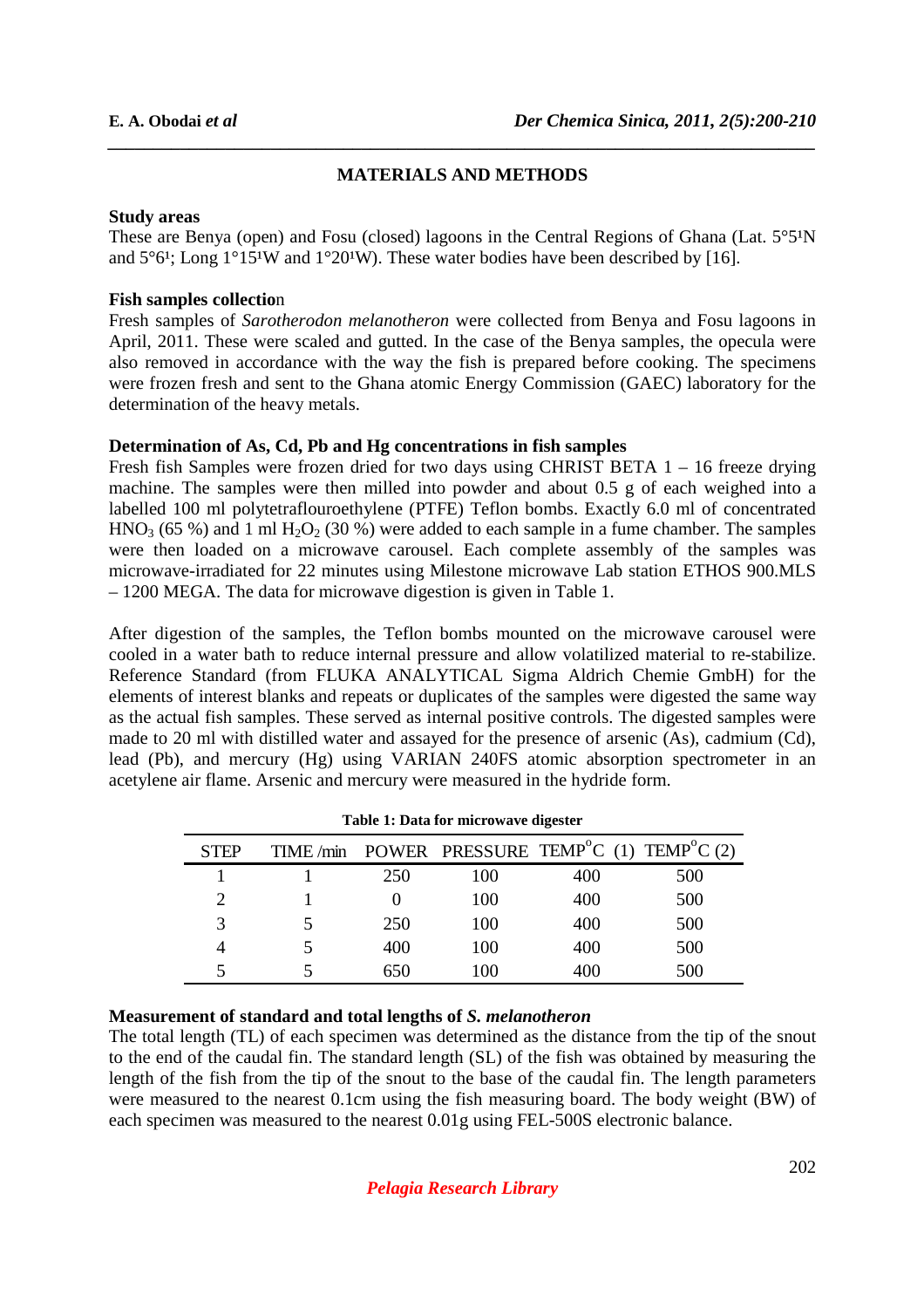### **Determination of gill length and volume**

The gills of each specimen were carefully removed with the aid of a pair of scissors and forceps. The length of gill was determined by measuring the curvature of the gill by means of a thread. The thread was then stretched on a meter rule to obtain the actual gill length. The volume of each gill was determined by the displacement method using a 100 ml measuring cylinder, containing a known volume of water ([13]).

*\_\_\_\_\_\_\_\_\_\_\_\_\_\_\_\_\_\_\_\_\_\_\_\_\_\_\_\_\_\_\_\_\_\_\_\_\_\_\_\_\_\_\_\_\_\_\_\_\_\_\_\_\_\_\_\_\_\_\_\_\_\_\_\_\_\_\_\_\_\_\_\_\_\_\_\_\_\_*

#### **Determination of Condition index**

The condition index (CI) of each specimen was calculated using the formula:

$$
CI = \frac{W \times 100}{L^3} \quad [17]
$$

Where  $W = weight(g)$ , and  $L = total length(cm)$ 

#### **Statistical analysis**

The data from this study were subjected to statistical analysis using GenStat (Discovery Edition 3) software. The data were explored using Levene test of normality method. The average heavy metal concentrations in the fish samples were compared using independent t-test method. The correlation coefficients, coefficient of determination and regression analysis were performed using the GenStat software. Spearman's Rho correlation analysis method was employed for the non-parametric portion of the data.

#### **RESULTS AND DISCUSSION**

#### **Heavy metal concentrations in fish samples**

Results of the heavy metal concentration analysis (Figure 1) indicated that the Fosu lagoon sample had higher concentrations of Cd (0.28 mg/kg) and As (0.144 mg/kg) while samples from Benya had relatively higher concentration of Pb (0.88 mg/kg). The lower cadmium values in the Benya fish may be attributed to a higher salt content of the lagoon since salt-water organisms are known to be more resistant to cadmium poisoning than freshwater organisms [22].

According to [21], the greatest sources of cadmium in humans are seafoods and meats. The Cd levels found in both populations were higher than the reported levels in the Sakumo lagoon population [15] where the maximum value recorded was 0.045 mg/kg, but falls within the permissible contamination limit set by some countries such as Denmark, Colombia and Brazil [24], and above the maximum limit of other countries such as Poland and Bulgaria. The level of mercury concentration in the fish samples from both lagoons were below detection limits (0.001 mg/kg), and far below the WHO maximum permissible limits of 0.005 mg/kg [23].

The results of the independent t-test comparison (Table 1), revealed that, the difference in Cd concentrations in the fish samples from the two populations studied was statistically significant (p<0.000) implying a significantly higher levels of Cd in the Fosu lagoon than Benya. However, the differences in the concentrations of Pb and As were not statistically significant  $(p>0.05)$ . The weak correlations (p>0.05) between the Cd, Pb and As in each sampling site fish samples suggest that the elements might come from different sources as also reported by [18].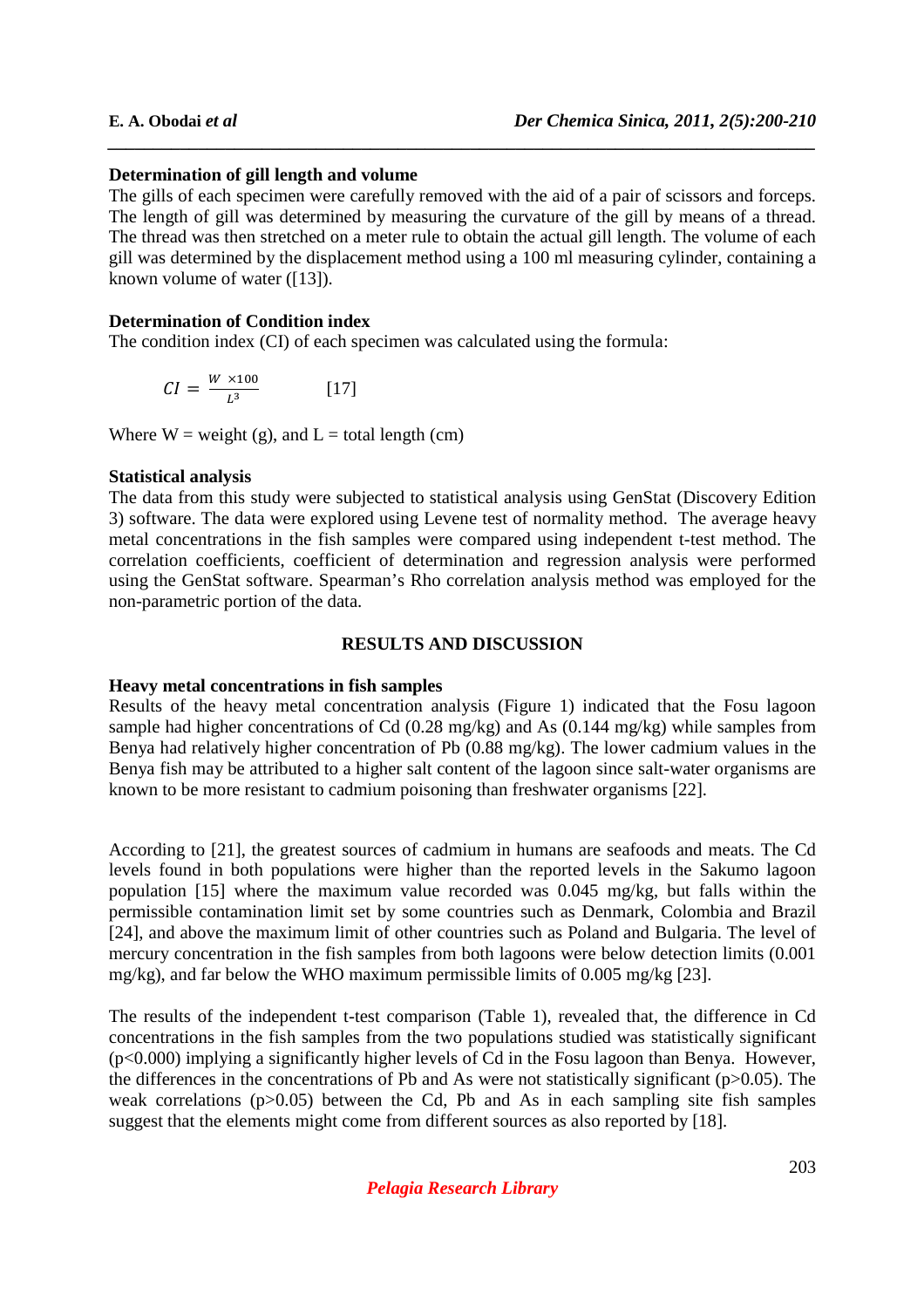

**Figure 1: Variations of heavy metal concentrations across sampling sites** 

**Table 2. Descriptive statistics and t-test results of heavy metal concentrations in fish samples** 

| Element        | Sampling site | Mean $(mg/kg)$ | Std. Dev. |          | p-value | df |
|----------------|---------------|----------------|-----------|----------|---------|----|
| C <sub>d</sub> | Benya Lagoon  | 0.153          | 0.039     | $-6.903$ | 0.000   | 10 |
|                | Fosu Lagoon   | 0.273          | 0.016     |          |         |    |
| Pb             | Benya Lagoon  | 0.880          | 0.121     | 0.488    | 0.640   | 10 |
|                | Fosu Lagoon   | 0.824          | 0.254     |          |         |    |
|                | Benya Lagoon  | 0.067          | 0.021     | $-1.949$ | 0.098   | 10 |
| As             | Fosu Lagoon   | 0.117          | 0.060     |          |         |    |
|                |               |                |           |          |         |    |

#### **Size distribution of the two populations**

The *S. melanotheron* specimens from Benya lagoon were bigger, and ranged from 5.3 cm to 12.2 cm SL while those from Fosu lagoon ranged from 3.7 cm to 6.3 cm SL, with body weight ranging from 6.77 g – 57.40 g and 1.95 g - 8.93 g respectively. As shown in Figure 1, both populations had unimodal length distribution, with the Benya samples dominated by individuals of 7.0-7.9 cm SL class  $(40.0\%)$  followed by 6.0-6.9 cm SL class  $(22.2\%)$ , while specimens measuring 4.0-4.9 cm SL (49.1%) and 5.0-5.9 cm SL (39.8%) dominated the Fosu catches. The smaller size of the Fosu population could be ascribed to overfishing resulting in stunting as reported in a previous study [6].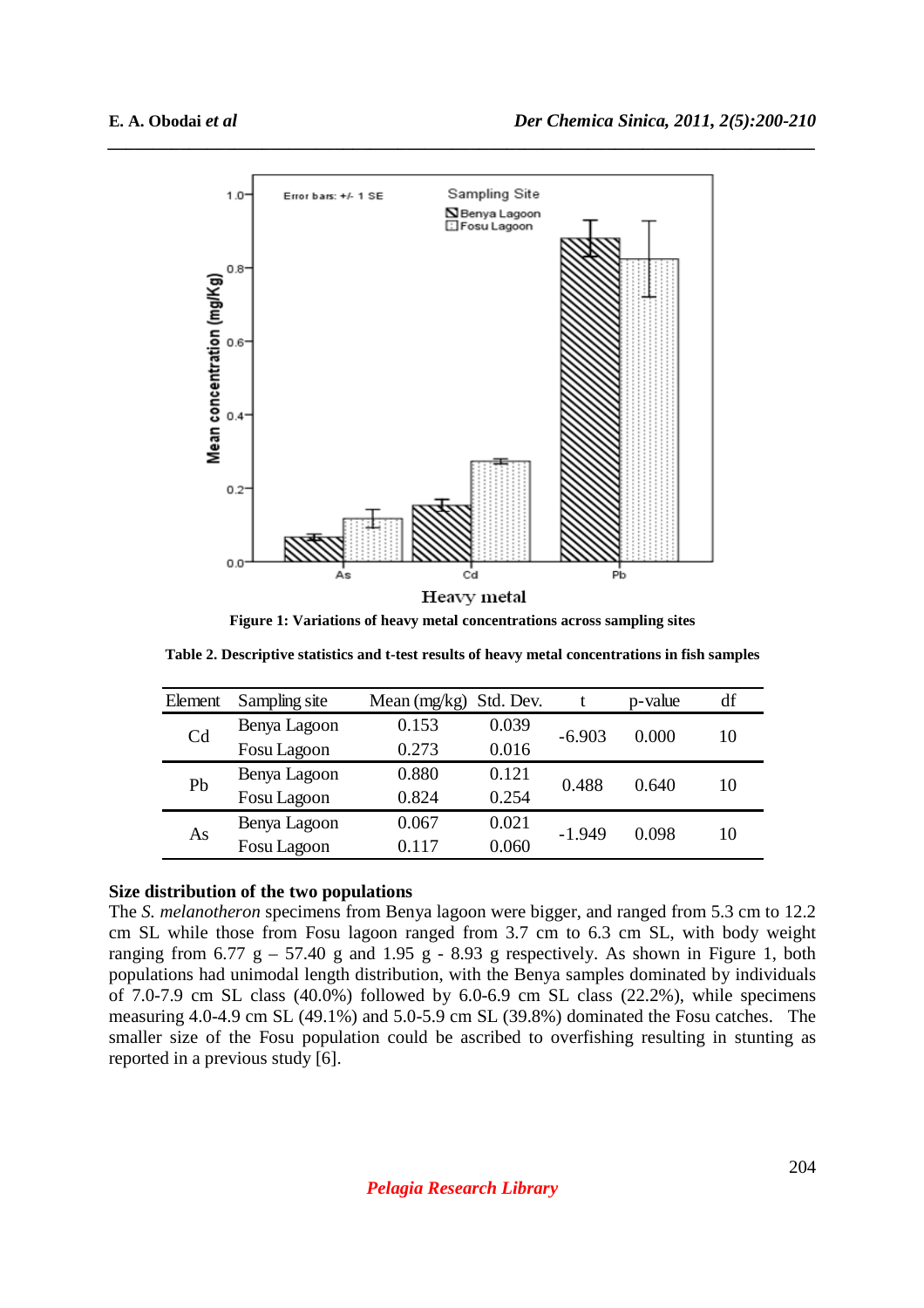

**Figure 2: Length-frequency distribution of** *S. melanotheron* **from two lagoons in Ghana** 

#### **Relationships between total length, standard length and body weight**

There was a very strong positive linear correlation between the standard length and total length of both populations (Figure 2) although the coefficient for Benya sample ( $r = 0.98$ ) was slightly higher than that of Fosu ( $r = 0.96$ ). The relations were defined by the linear equations TL (cm) = 1.196 SL (cm) + 0.464 and TL (cm) = 1.306 SL (cm) - 0.14 for the Benya and Fosu population populations, respectively. Fish total length and standard length are strongly correlated in a linear function [13], hence the similarity of these relations in the two populations of the same species is expected.

![](_page_5_Figure_6.jpeg)

**Figure 2: Relationship between total length and standard length of** *S. melanotheron* **from two lagoons in Ghana** 

*Pelagia Research Library*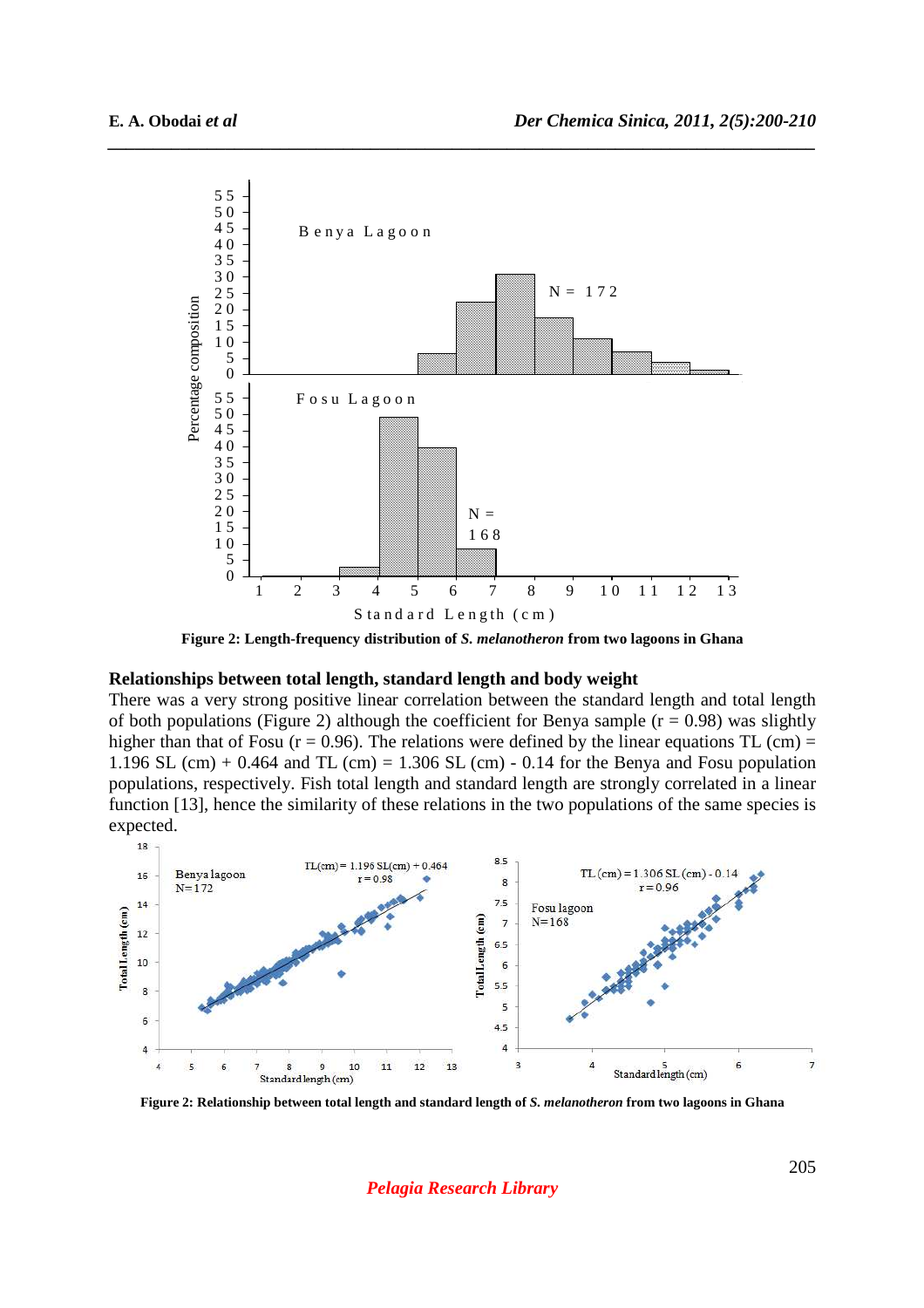As illustrated in Figure 3, the standard length of both populations correlated strongly with the body weight in a positive curvilinear relationship, given by the power relations BW (g) = 0.098SL (cm)<sup>2.54</sup> and BW (g) = 0.077SL (cm)<sup>2.51</sup> for the Benya and Fosu populations respectively, with the correlation coefficient being slightly higher for the former  $(r = 0.96)$  than the latter  $(r = 0.92)$ . However, the regression coefficient (b) did not differ significantly from the isometric growth value of 3.0 in both cases (b= 2.54, t= 1.2, P > 0.05 for Benya; and b= 2.51, t = 0.92,  $P > 0.05$  for Fosu). This indicates that despite the differences in body size, both populations are growing isometrically, with highly minimal effects of the differences in their environmental conditions on the proportional development of their body parts.

*\_\_\_\_\_\_\_\_\_\_\_\_\_\_\_\_\_\_\_\_\_\_\_\_\_\_\_\_\_\_\_\_\_\_\_\_\_\_\_\_\_\_\_\_\_\_\_\_\_\_\_\_\_\_\_\_\_\_\_\_\_\_\_\_\_\_\_\_\_\_\_\_\_\_\_\_\_\_*

![](_page_6_Figure_3.jpeg)

**Figure 3: Length-weight relationship of** *S. melanotheron* **from Benya and Fosu lagoons in Ghana** 

The instantaneous condition index (K) for the Benya population was found to 3.89 and that of the Fosu population was 3.68. This could imply that both populations were in good condition at the time of sampling. However, a study over a longer period in the future would give a broader understanding of the dynamics of the condition of the populations during the year.

#### **Relationship between standard length, gill length and gill volume**

In both populations, there was a weak positive linear correlation between standard length and gill length ( $r < 0.45$ ) (Figure 4) in equations given as G L (cm) = 0.49 SL (cm) + 0.934 and GL (cm) =  $0.539SL$  (cm) + 1.69 for Benya and Fosu samples, respectively. However, gill volume showed appreciable positive linear correlation with standard length (Figure 5), with the correlation being somehow stronger in the Benya population  $(r = 0.71)$  than the Fosu population  $(r = 0.67)$ . The relations were defined by GV  $(cm^3) = 0.437SL$  (cm) - 1.870 for the former population and GV (cm<sup>3</sup>) = 0.258 BW (g) - 0.857 for the latter. The linear relations suggest that gill length and volume of the species increases with increase in fish length. ([19], [20] and [13]) have all made a similar finding that longer fish specimens have larger gill length and volume. This is in line with what is expected, since bigger fishes require more dissolved oxygen for respiration and feeding: the two main functions of the gill of a fish. However, the present study has additionally shown that increase in fish length has a stronger effect on the gill volume than the gill length.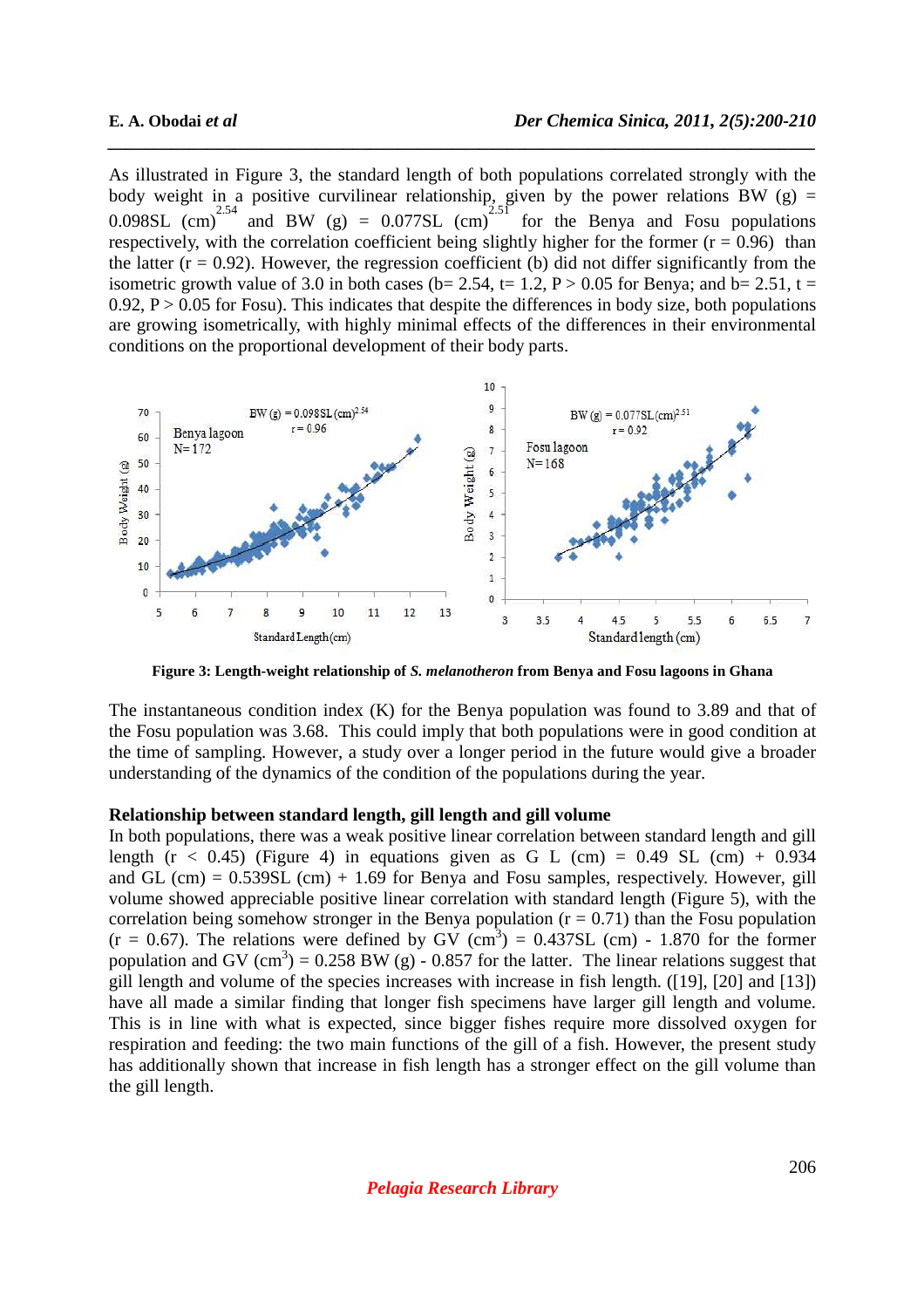![](_page_7_Figure_2.jpeg)

**Figure 4: Standard length- gill length relationship of** *S. melanotheron* **from Benya and Fosu lagoons in Ghana** 

![](_page_7_Figure_4.jpeg)

**Figure 5: Standard length- gill volume relationship of** *S. melanotheron* **from Benya and Fosu lagoons in Ghana** 

#### **Relationship between body weight, gill length and gill volume**

Gill length correlated weakly with body weight also  $(r < 0.5)$  (Figure 6). The relationship as linear, described as GL (cm) =  $0.077BW$  (g) + 3.27 for the Benya lagoon population and GL  $(cm) = 0.184BW$  (g) + 3.532 for the Fosu lagoon population. Gill volume on the other hand, showed a considerably strong linear relationship with body weight in the Benya lagoon population [GV cm<sup>3</sup> = 0.060SL (cm) + 0.364;  $r = 0.70$ ] (Figure 7) but this correlation tended to be moderate for the Fosu lagoon population [GV  $(cm^3) = 0.093$  BW  $(g) + 0.05$ ; r = 0.54].

According to [25] gills grow in fish in proportions to powers of their body weight ranging from 0.5 to 0.9. Although this power relation was not observed in the present populations, the stronger correlation between body weight and gill volume as well as standard length and gill volume buttresses the point that fish growth has a larger influence on the volume of the gill than the length. This may be an adaptation to enhance respiratory and feeding activities.

*Pelagia Research Library*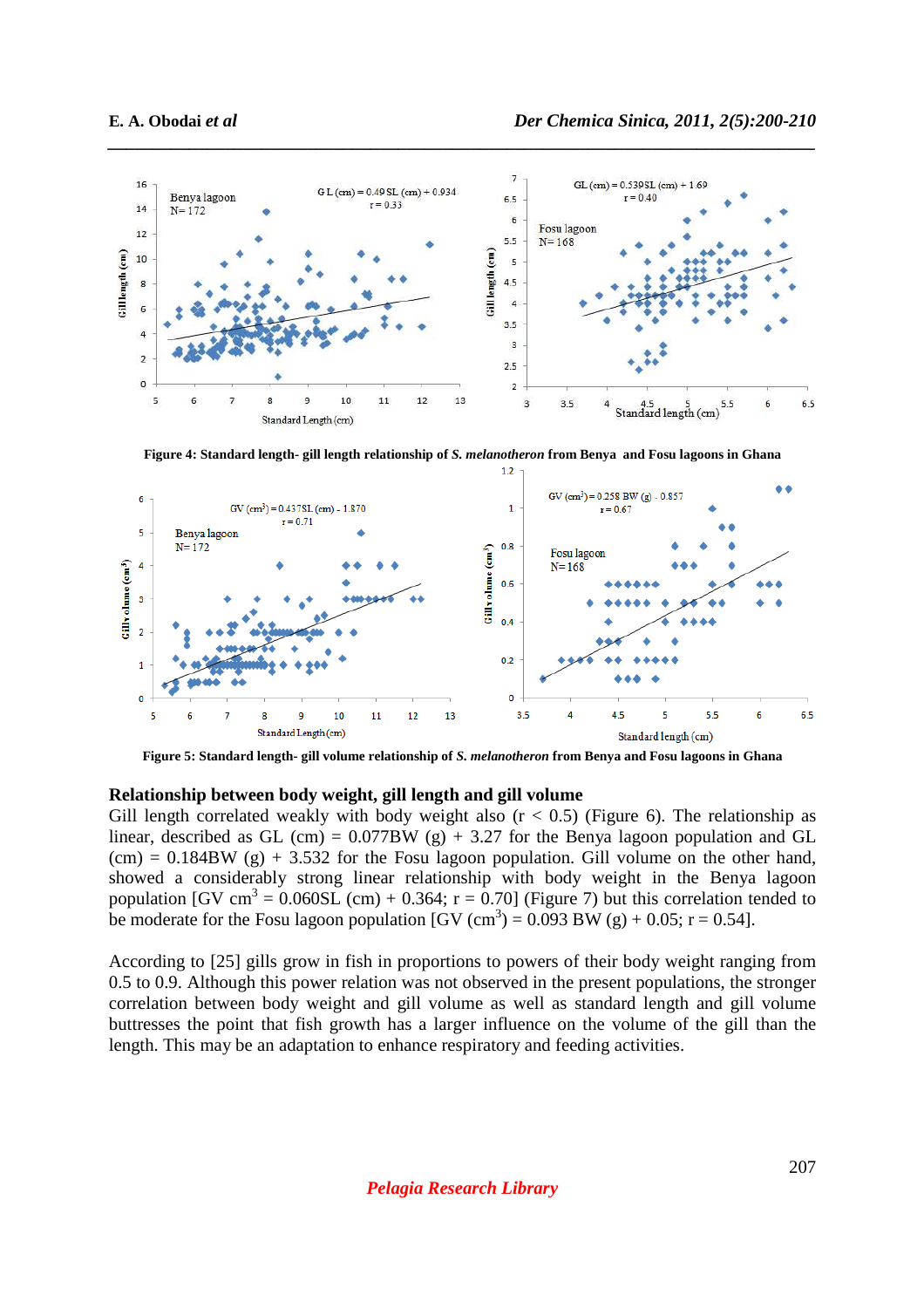![](_page_8_Figure_2.jpeg)

**Figure 6: Body weight- gill length relationship of** *S. melanotheron* **from two lagoons in Ghana** 

![](_page_8_Figure_4.jpeg)

**Figure 7: Body weight- gill volume relationship of** *S. melanotheron* **from two lagoons in Ghana** 

#### **CONCLUSION**

In conclusion, in spite of the generally bigger sizes of *S. melanotheron* in the Benya (open) lagoon than the Fosu (closed) lagoon, both populations exhibited isometric growth. Minimal differences were observed in the standard length/body weight - gill parameter relationships in both populations suggesting that differences in the environments of 'open' and 'closed' lagoons have no significant effects on the morphological development of the inhabitant black-chinned tilapia. Standard length and body weight of the fish were more correlated with gill volume than gill length. The results also revealed that sample from Fosu lagoon had higher concentrations of Cd and As while that from Benya had relatively higher concentration of Pb. The Cd levels found in both populations fall within the permissible contamination limit set by some countries and

*Pelagia Research Library*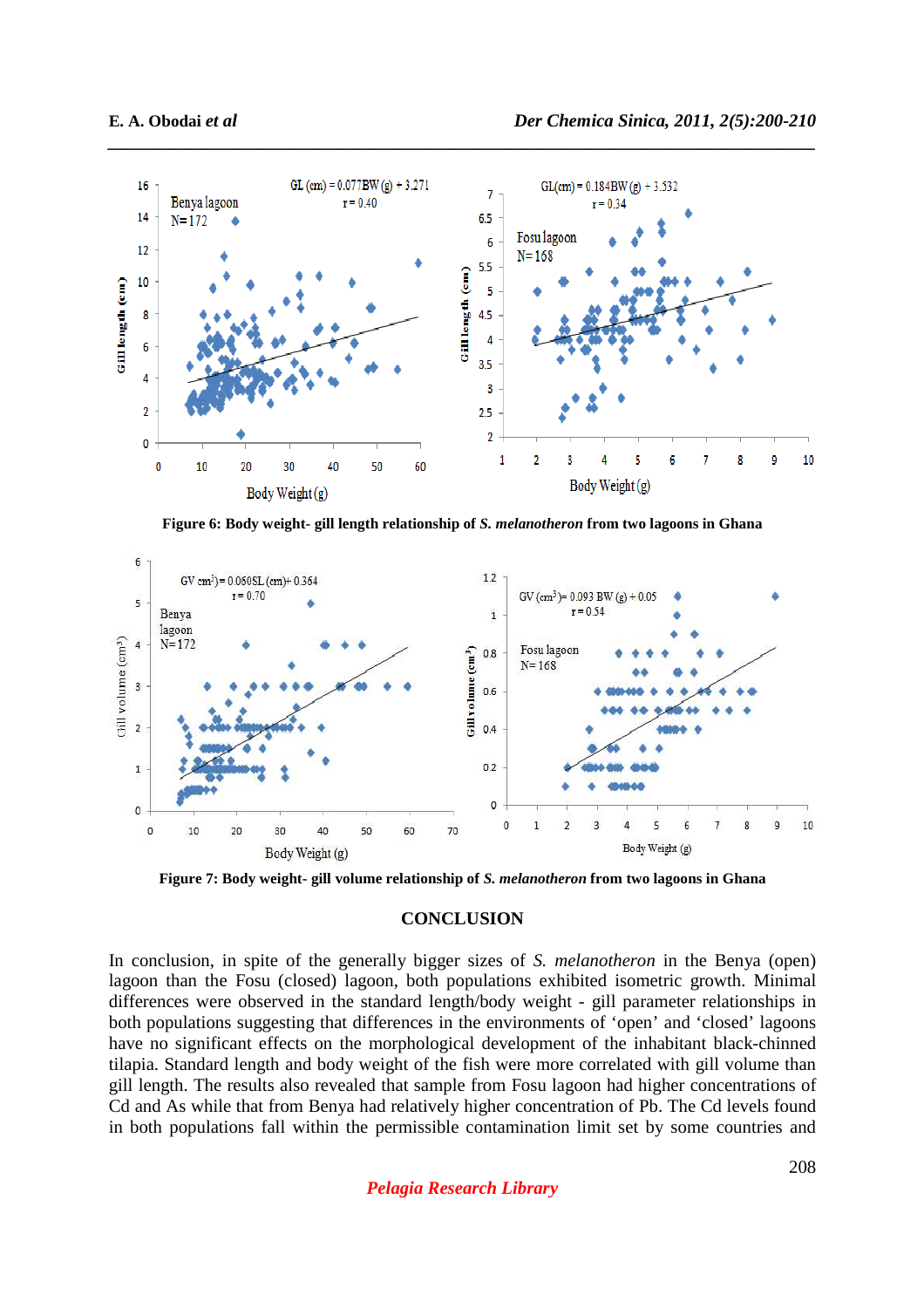above that of others, while mercury concentrations were far below the WHO maximum permissible limits It is envisaged that the findings of this study will enrich the understanding of how aquatic organism could be affected due to habitat disturbances as a result of anthropogenic activities.

*\_\_\_\_\_\_\_\_\_\_\_\_\_\_\_\_\_\_\_\_\_\_\_\_\_\_\_\_\_\_\_\_\_\_\_\_\_\_\_\_\_\_\_\_\_\_\_\_\_\_\_\_\_\_\_\_\_\_\_\_\_\_\_\_\_\_\_\_\_\_\_\_\_\_\_\_\_\_*

#### **Acknowledgement**

We wish to thank all the laboratory technologists of the Chemistry Department of Ghana Atomic Energy Commission, especially Nash Bentil.

#### **REFERENCES**

[1] K. Yankson, E. A. Obodai, *J. Ghana Sci. Ass.* **1999**, (Special Edition)

[2] F. A. Otchere, R. J. Claude, H. Ludo. *The Science of the Total Environment,* **2003,** 304, 369- 375.

[3] D. K. Attuquayefio, F. Gbogbo, *West African Journal of Applied Ecology,* **2001,** 2, 65–75.

[4] E. A**.** Obodai, C. A. Nsor, *Ethiopian Journal of Environmental Studies & Management,* **2** (3), **2009,** 56 – 62.

[5] E. K. Abban, K. A. Asante, T. M. Falk, In: E. K. Abban, C. M. V. Casal, T. M. Falk, T. M, R. S.V. Pullin (Eds.), Biodiversity and sustainable use of fish in the coastal zone (pp. 14-16). ICIARM Conf. Proc. 63, 71 p.

[6] **J. Jr.** Blay, A. Asabere-Ameyaw. *Journal of Applied Ichthyology*, **1993,** 9, 1-11.

[7] J. Jr. Blay, *Ghana Journal of Science,* **1998,** 38, 47 – 55.

[8] T. M. Falk, E. K. Abban, W. Villwock. *Journal of Fish Biology,* **55**, **1999,** 233-242.

[9] A. A. A. Ugwumba, A. Adebisi, *Archiv fuer Hydrobiologie*, **124**(3), **1992,** 367-382.

[10] P. K. Ofori-Danson, G. N. Kumi, *West African Journal of Applied Ecol*ogy, **2006,** 10: 9 – 18.

[11] I. Okyere, J. Blay, J. Aggrey-Fynn, D. W. Aheto, *Journal of Environment and Ecology,* **2011,**  $2(1)$ ,  $1 - 17$ .

[12] R. F. Modlin, *Freshwater Invertebrate Biology*, **1985,** 4(3), 138-142.

[13] E. A. Obodai, J. Aggrey-Fynn, R. Agbemafle, A. A. Nimako, M. D. Nutor. *Intl Biol. & Chem.Sci,* **2011,** 5 (1), 123-133.

[14] A. Y. Karikari, K. A. Asante, C. A. Biney, *West African Journal of Applied Ecol*ogy, **2006,** 10, 73-85.

[15] C. Laar, J. R. Fianko, T. T. Akiti, S, Osae, A. K. Brimah, *Research Journal of Environmental and Earth Sciences*, **2011,** 3(1), 8-13.

[16] E. A. Obodai, PhD thesis, University of Cape Coast, (Cape Coast, Ghana, **1997).**

[17] T. B. Bagenal, Age and growth. In: Bagenal T. B. (ed). Method for assessment of fish production in fresh waters, Third edition, IBP Handbook No.3, (Blackwell scientific publication, Oxford, **1978)**, 101- 136.

[18] L. K. Boamponsem, J. I. Adam, S. B. Dampare, E. Owusu-Ansah, G. Addae, *Journal of Chem. Pharm. Res*., **2010,** 2(3), 504 -527

[19] J. K. G. Hislop, A. M. Shanks, *ICES Journal of Marine Science*, **1979,** 39, 244-451*.*

[20] L. Margolis, G. W. Esch, J. C. Holmes, A. M. Kuris, G. A. Schad, *Journal of Parasitology*, **1982,** 68, 131-133**.** 

[21] R. J. Reigart, J. R. Roberts, Recognition and Management of Pesticide Poisonings, 5th Edn., U.S. Environmental Protection Agency, Office of Pesticide Programs, Washington, D.C. **1999**